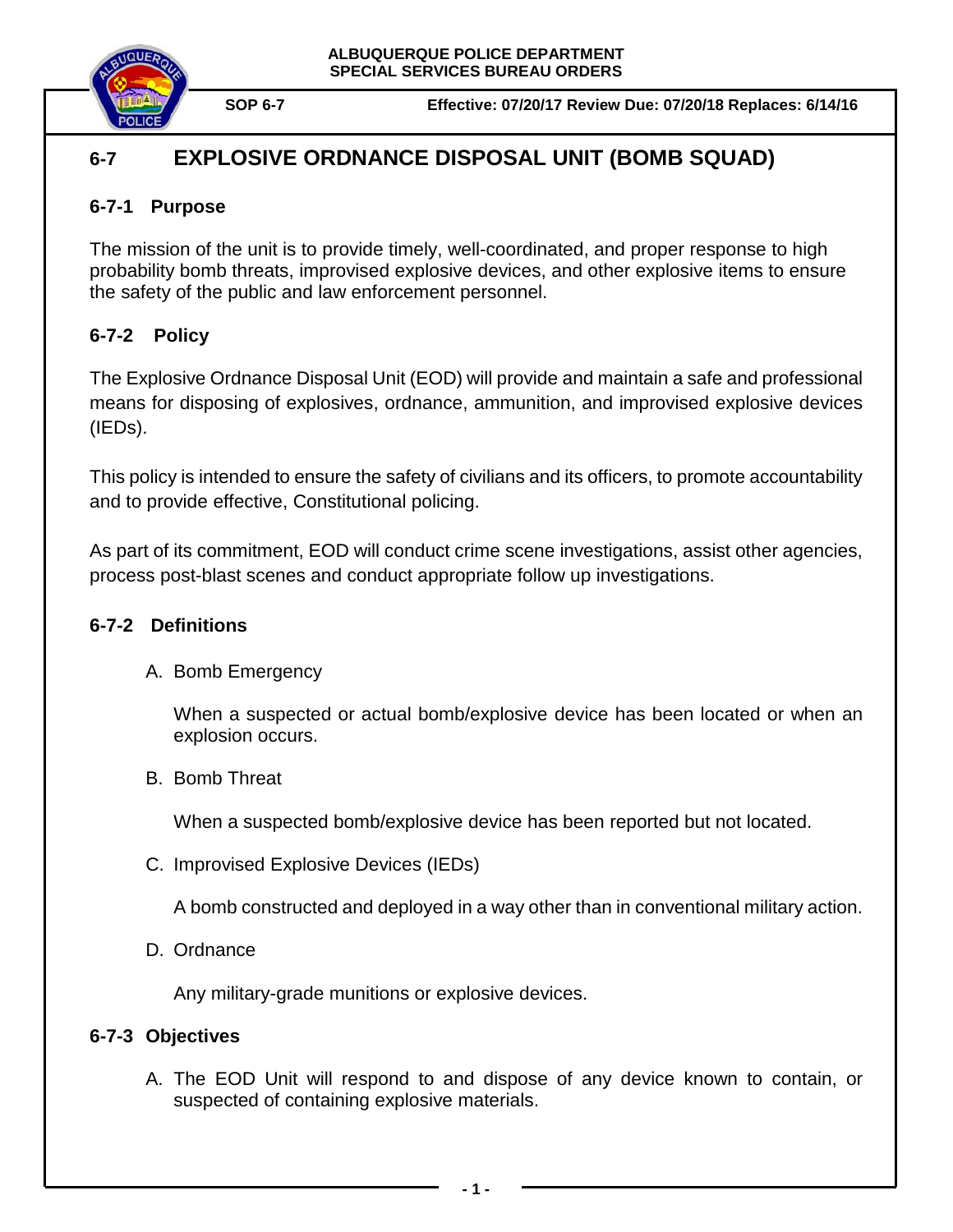

**SOP 6-7 Effective: 07/20/17 Review Due: 07/20/18 Replaces: 6/14/16**

- B. The EOD Unit will respond to bomb threats when a suspected or actual explosive device is located or when assistance is needed in conducting a search for a probable device. existing.
- C. The EOD Unit will assist APD or other law enforcement agencies in investigating incidents involving explosives, improvised explosive devices, or suspected explosive devices.
- D. The EOD Unit will also conduct follow-up investigations where an explosive device has detonated (post blast) and process the scene for possible evidence.
- E. The EOD Unit will assist the Evidence Unit by destroying evidence, weapons, or dangerous drugs at the request of the Evidence Unit or of any authorized court, in accordance with the disposal procedures set forth in **[SOP 2-8](https://powerdms.com/docs/1137?q=2-8)** Submission of Evidence, Confiscated Property, and Found Items.
- F. The EOD Unit is responsible for instructing APD personnel on how to recognize explosives and bomb threat procedures. They will also provide bomb threat management training to outside agencies or businesses.

### **6-7-4 Rules and Responsibilities**

- A. Sworn Personnel
	- 1. Qualifications

Sworn personnel who apply for a position with the EOD Unit understand that the position is strictly voluntary and must:

- a. Not be color blind
- b. Not be allergic to explosives
- c. Possess of the rank of Patrolman 1/C with a minimum of one-year experience with the Department
- d. Commit to work a minimum of a five-years as a bomb technician after graduating from Hazardous Device School, (HDS) regardless of assignment(s)
- e. Demonstrate the ability to work competently under stressful conditions.
- f. Demonstrate the ability to work amiably with other members of the EOD Unit.
- g. Pass the HDS application requirements and successfully graduate from HDS.
- h. Be in good physical condition and maintain good physical condition while in EOD. This will be tested quarterly.
- i. Once a year officers must pass the department's physical assessment with a minimum overall score of 80% and no less than 60% in any category.
- j. Annually complete the Bomb Suit Endurance Course in 20 minutes or less, to demonstrate the ability to work effectively while in the bomb suit.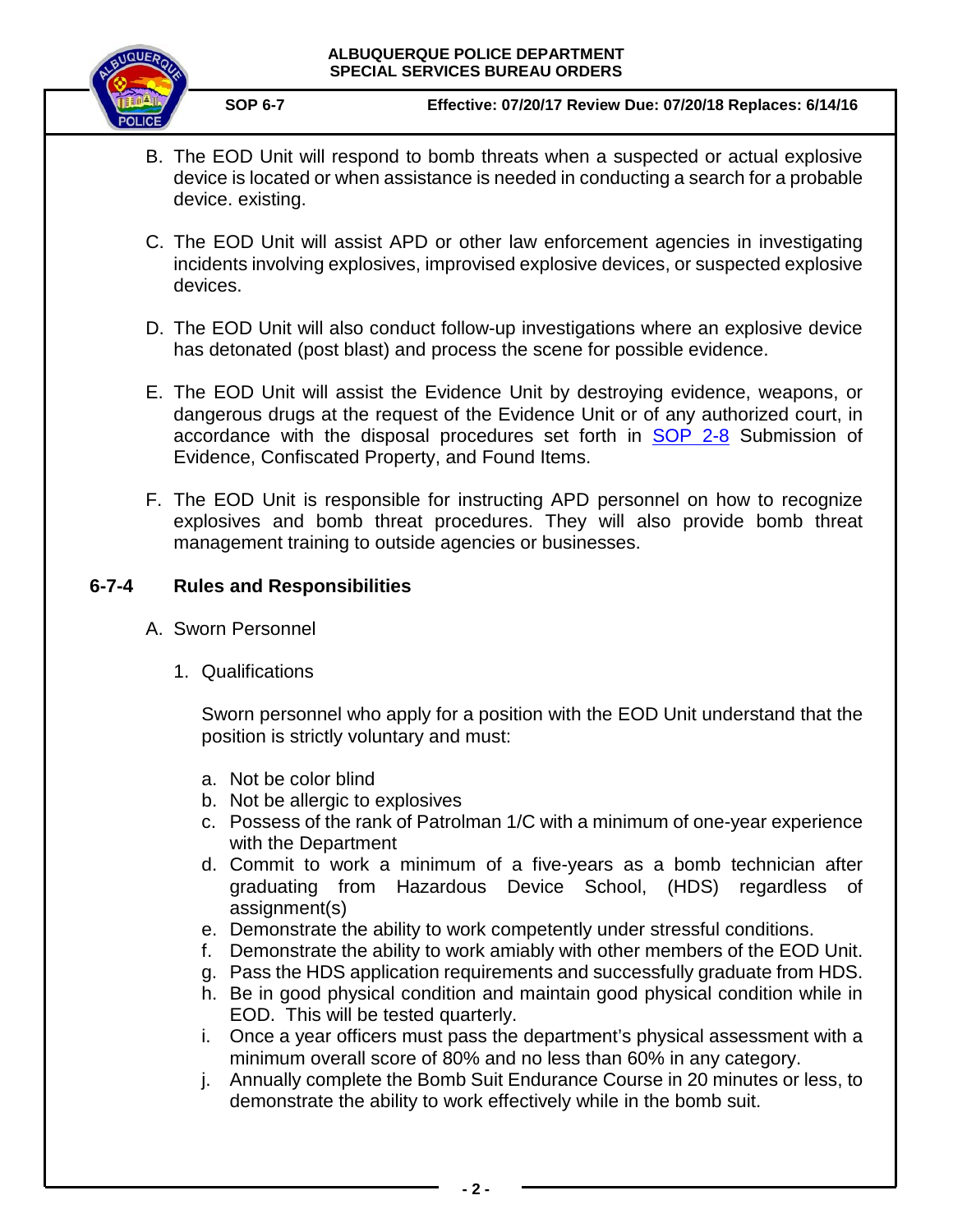



- 2. Personnel must be willing to:
	- a. Be placed on-call.
	- b. Work varied and extended hours based on the needs of the unit.
	- c. Respond to call-outs when not on call.
	- d. Travel out of town for conferences or other unit-related duties.
	- e. Possess both mechanical and electrical aptitudes.
- B. EOD Unit Sergeant
	- 1. Inform the EOD Unit Lieutenant of unit operations and unit callouts.
	- 2. Provide Communications unit with a current on-call roster containing names, phone numbers, and pager numbers of all EOD unit personnel.
	- 3. Maintain liaison contact with EOD unit supervisors within the NM State Police, and Bernalillo County Sheriff's Department, as well as Military, State, and Federal agencies.
	- 4. Store and dispose of explosives when required. Ensure that explosives are not stored in the EOD unit office area. Explosives will be stored in accordance with Bureau of Alcohol Tobacco Firearms & Explosives regulations.
	- 5. Maintain necessary records and filing of reports to designated personnel or agencies.
	- 6. Coordinate the unit's activities at the scene of a bombing, accidental explosion, or related incident and submit a supplemental report to the concerned investigating section or agency.
	- 7. Ensure all unit equipment is maintained in serviceable condition.
	- 8. Conduct in-service training for department bomb technicians and department personnel when requested.
	- 9. Conduct bomb threat response training for department and civilian personnel when requested.
	- 10.Conduct audits of the explosive storage magazines every six months.
	- 11.Complete monthly reports detailing all training, deployments, field officer-related activities, and inspections.
	- 12.Conduct monthly vehicle inspections of EOD Unit Personnel.
	- 13.Perform such duties or assignments as designated by the Section Commander.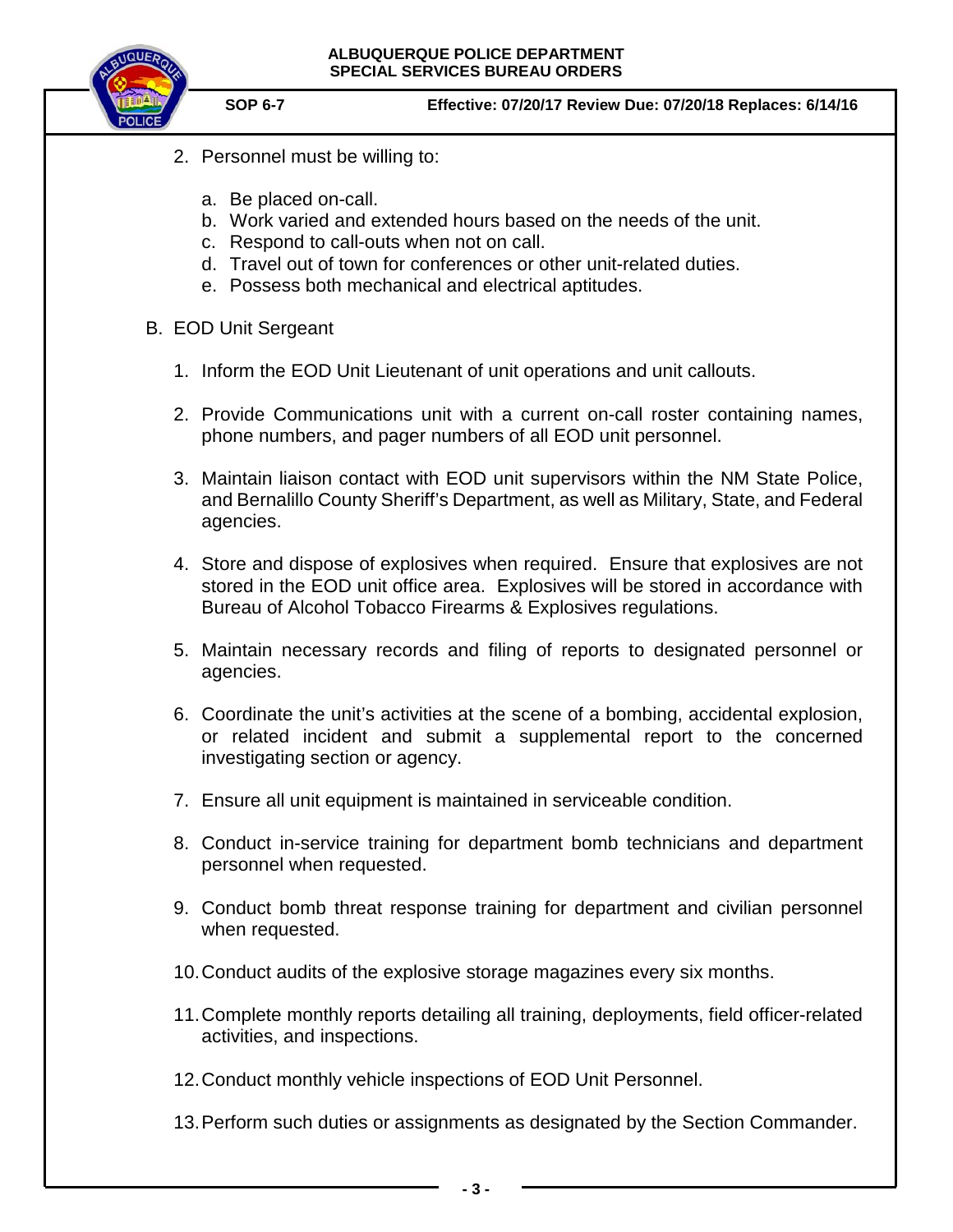

- C. EOD Member
	- 1. Provide technical support, or conduct render-safe procedures for all incidents involving explosives or improvised explosive devices.
	- 2. Respond to and where necessary to direct the response to bomb threats.
	- 3. Provide bomb security for visiting dignitaries and special events.
	- 4. Conduct scene investigations for incidents involving explosives, IEDs, suspicious packages, and post blast occurrences.
	- 5. Write an original report on all incidents where an IED or suspected device was rendered safe; where an explosive device has detonated; or when requested by an outside agency, or by the EOD Unit Sergeant.
	- 6. Bureau of Alcohol, Tobacco, Firearms, and Explosives (BATFE) or Bomb Arson Training System (BATS) reports will be filled out for all incidents covered under BATS guidelines. These reports will be submitted electronically to BATFE by the primary on-call bomb technician after the EOD Unit Sergeant has reviewed them.
	- 7. Testify as an expert witness in State and Federal Courts.
	- 8. Maintain all issued and unit equipment to ensure its serviceability when needed and maintain the bomb range.
	- 9. Advise the EOD Unit Sergeant of all call outs, daily activities, equipment/supply needs, and problems.
	- 10.Give explosives recognition demonstrations to police officers and civilian personnel when requested and approved by the EOD Unit Sergeant.
	- 11.Maintain liaison contact with EOD Units within the NM State Police, and Bernalillo County Sheriff's Department, as well as within Military and Federal agencies.
	- 12.Respond to any requests that come from the amnesty program regarding a civilians' voluntary surrender of explosives, ammunition and firearms without criminal penalties.
	- 13.Respond to all amnesty calls by completing a police report and BATS entry.
	- 14.Overtime will not be authorized unless approved by the EOD Unit Sergeant.
- D. On-Call Status
	- 1. Members of the EOD Unit will be available for calls 24 hours a day, seven days a week, unless leave has been approved by the EOD Unit Sergeant.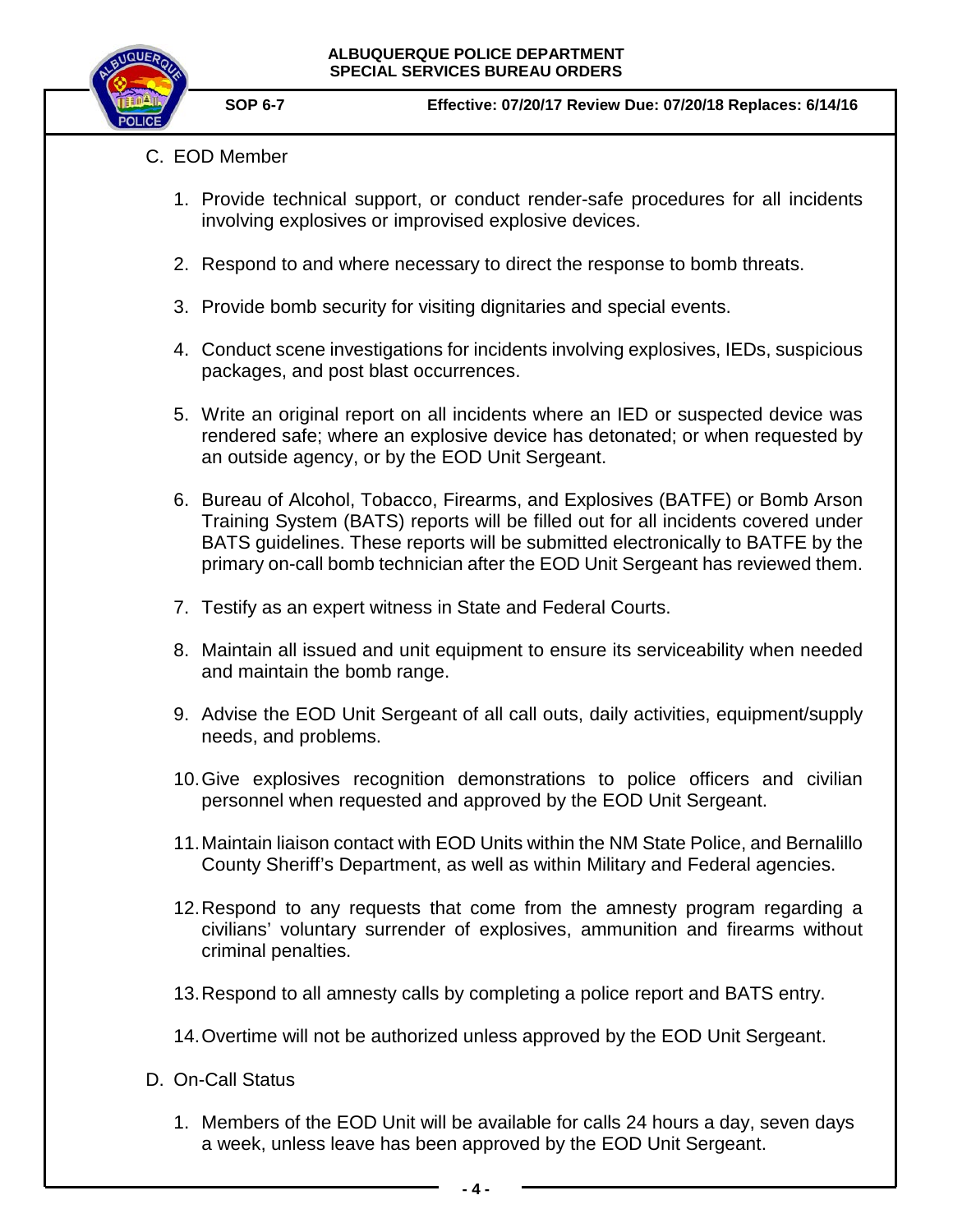

- 2. The on-call responsibility will rotate among all bomb technicians on a weekly basis.
- 3. A current on-call roster will be prepared and maintained by the EOD Unit Sergeant and given to the Communications Section Supervisor.
	- a. Any changes to the on-call roster must be approved by the EOD Unit Sergeant.
	- b. Requests for any on-call changes will be submitted by the affected technician to the EOD Unit Sergeant at least 24 hours prior to the date of the change.
- 4. All EOD call outs will be handled by full time, Hazardous Device School trained, EOD Unit personnel.
- 5. EOD Unit Commander or Sergeant will be notified of all EOD call outs, if possible, prior to responding to the call.
- E. Unit Command Structure
	- 1. All bomb technicians report to the EOD Unit Sergeant. Any EOD-related business will be handled through the EOD Unit Sergeant.
	- 2. At the scene of an EOD call, the EOD Unit Sergeant, or if not present, the EOD Unit Commander, or the primary bomb technician will be in charge of the EOD operation.
- F. Improvised Explosive Devices (IED)
	- 1. The following steps are intended as a safety guide and may vary depending on circumstances and exigencies:
		- a. When possible, obtain as much information as is available before taking any action.
		- b. Upon arrival, the first technician on the scene will check if evacuation was conducted properly and ensure that scene perimeters have been established.
		- c. After reviewing all available information, the EOD Unit Sergeant or senior bomb technician will decide to render the device safe at the scene, blast it in place, or remove it to a safe disposal area.
		- d. On IED calls, or calls involving the recovery of explosives, a minimum of two bomb technicians will be deployed.
		- e. Set up and test all equipment before approaching the suspected item.
		- f. The use of untrained personnel on an IED or suspect device is prohibited.
		- g. Call for and ensure that rescue and fire personnel are present at the scene before approaching an IED or suspected explosive device.
		- h. Render safe procedures involving hand entry of IEDs will be restricted to life threatening situations only.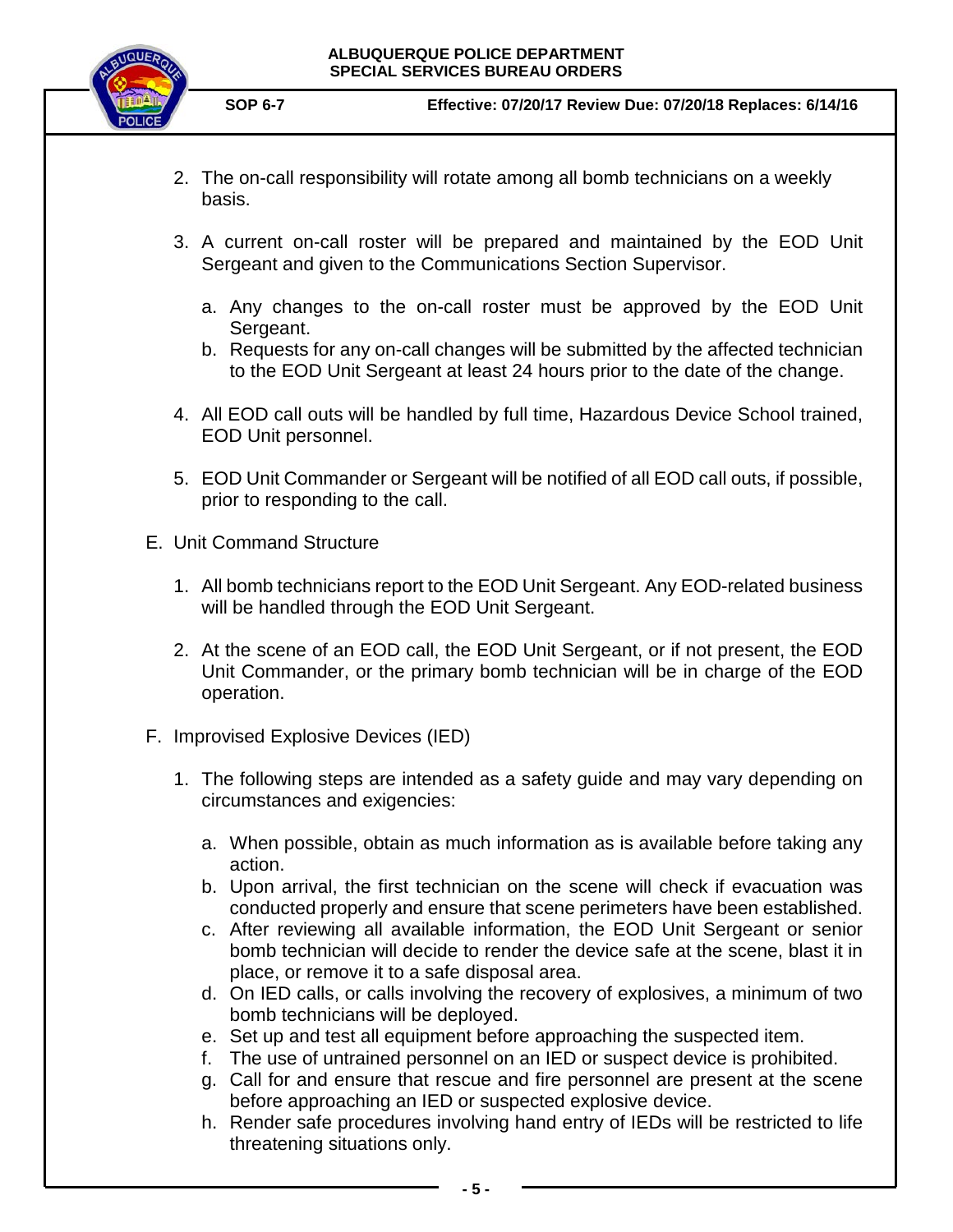

- i. If a scene is contaminated, appropriate protective clothing will be worn by all EOD personnel entering the immediate contamination area. Clothing to be worn includes protective suits, double layer surgical gloves, eye protection and respirator.
- j. Bomb Suits will be worn at the discretion of the primary bomb technician on the scene, or the EOD Unit Sergeant, for life threatening situations. Bomb Suits will be worn in all situations except when it is physically impossible, there is an explosive/flammable atmosphere, a potential of booby traps, or as situations demand.
- k. Use one-man approach unless situations demand otherwise.
- l. An IED will be X-RAYED, as situations demand, prior to being moved.
- m. If an IED is to be moved, remote removal procedures will be utilized whenever possible.
- n. The use of a firearm is authorized to render an IED safe. The EOD Unit .22cal rifle or AR-15 will be used for this purpose. Prior to using "rendersafe" procedures with a firearm, all-call notice will be made of the intent to do so, unless tactically not feasible, to prevent false "shot fired" responses.
- o. If a firearm is used for render safe purposes (RSP), an EOD Unit supplemental report will be written and the EOD Unit Sergeant will send a copy to the Internal Affairs unit within 48 hours of the call. The EOD Unit Sergeant will call Internal Affairs within 24 hours to notify them of the use of a firearm for RSP.
- p. If an IED is to be removed to a disposal area in a total containment vessel (TCV), a marked police escort will be used.
	- i. One vehicle will be positioned two hundred feet behind the bomb trailer and one vehicle will be positioned two hundred feet in front of the trailer towing vehicle.
	- ii. The Field Services Supervisor at the scene will be advised of the route to be used.
	- iii. Escort vehicles will use their red lights and drive within the legal speed limits in a safe and prudent manner.
	- iv. Rescue and Fire units will follow the escort to the disposal site. Upon arrival at the chosen site, the escorting vehicles will be dismissed.
	- v. The rescue and fire vehicles will stand by until the IED is rendered safe. All unauthorized personnel will be cleared from the area.
- G. Technical Support
	- 1. The EOD Unit will provide technical support to investigative personnel, such as Field Services Bureau or Violent Crimes Unit. Investigative responsibility for the incident will be determined in accordance with Department SOP. This technical support may include, but are not limited to:
		- a. Completing search of the crime scene;
		- b. Searching areas for booby traps, physical evidence;
		- c. Documenting, collecting and handling evidence;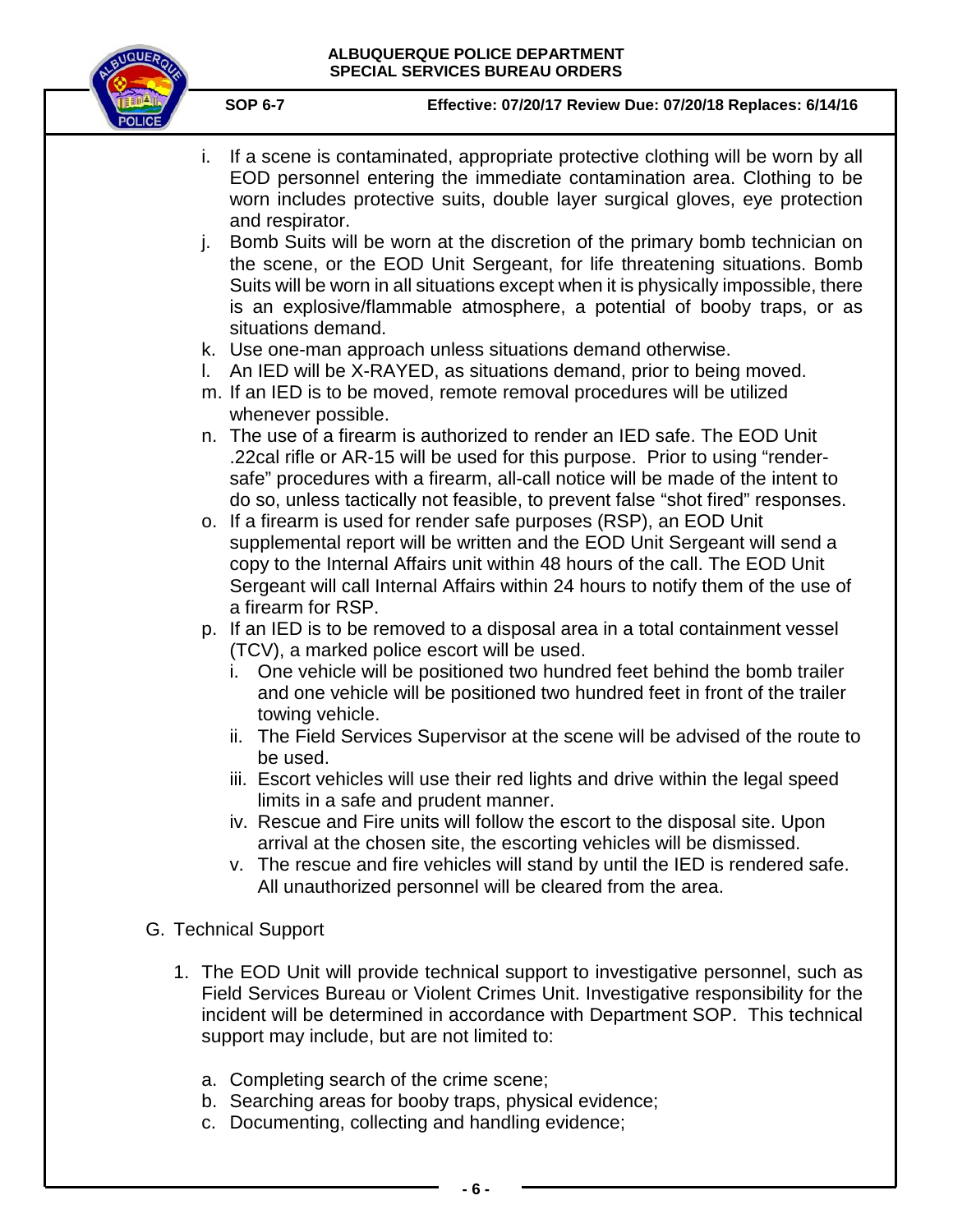

**SOP 6-7 Effective: 07/20/17 Review Due: 07/20/18 Replaces: 6/14/16**

- d. Documenting crime scene items related to explosives, such as photographs and diagrams.
- 2. On all calls that the EOD unit sergeant designates as serious in nature, additional bomb technicians may be called as needed.

# H. Training

- 1. All unit personnel will be required to participate in periodic in-service training. Training will be determined by the Tactical Commander to meet the needs of the Department, as well as of the EOD Unit.
- 2. Initial/Proficiency bomb technician training:
	- a. Each bomb technician, including the EOD Unit Sergeant, will satisfactorily complete the FBI Hazardous Device School.
	- b. Each bomb technician will complete an on-the-job training program with experienced technicians until the bomb technician exhibits proficiency to include, but not limited to:
		- i. PAN Disrupter set up and use.
		- ii. All x-ray set up and use.
		- iii. Bomb suit set up and use.
		- iv. Miscellaneous equipment set up and use.
		- v. Explosive recognition, commercial and military.
		- vi. Remote removal procedures, equipment set up and use.
		- vii. Firearms familiarization and use.
		- viii.Scene management.
		- ix. Training officer review.
	- c. Proficiency training will be conducted once a year.
	- d. Testing will cover all aspects of the EOD function and equipment.
- 3. Refresher training:
	- a. Each bomb technician will attend bi-monthly training to remain up to date on the latest information.
	- b. Each training day will be coordinated by a bomb technician. This duty will rotate among all on call bomb technicians.
	- c. Each training session will be documented on a training report form by the technician conducting the training.
	- d. The EOD Unit Sergeant will compile the training report forms and ensure they are entered into Bomb Arson Training System (BATS).
	- e. The EOD Unit Sergeant will maintain all training records and documentation.
	- f. A roster of attendance will be made for each training day.
	- g. All training lesson plans and attendance rosters will be maintained in the EOD Unit files and provided to the Training Division.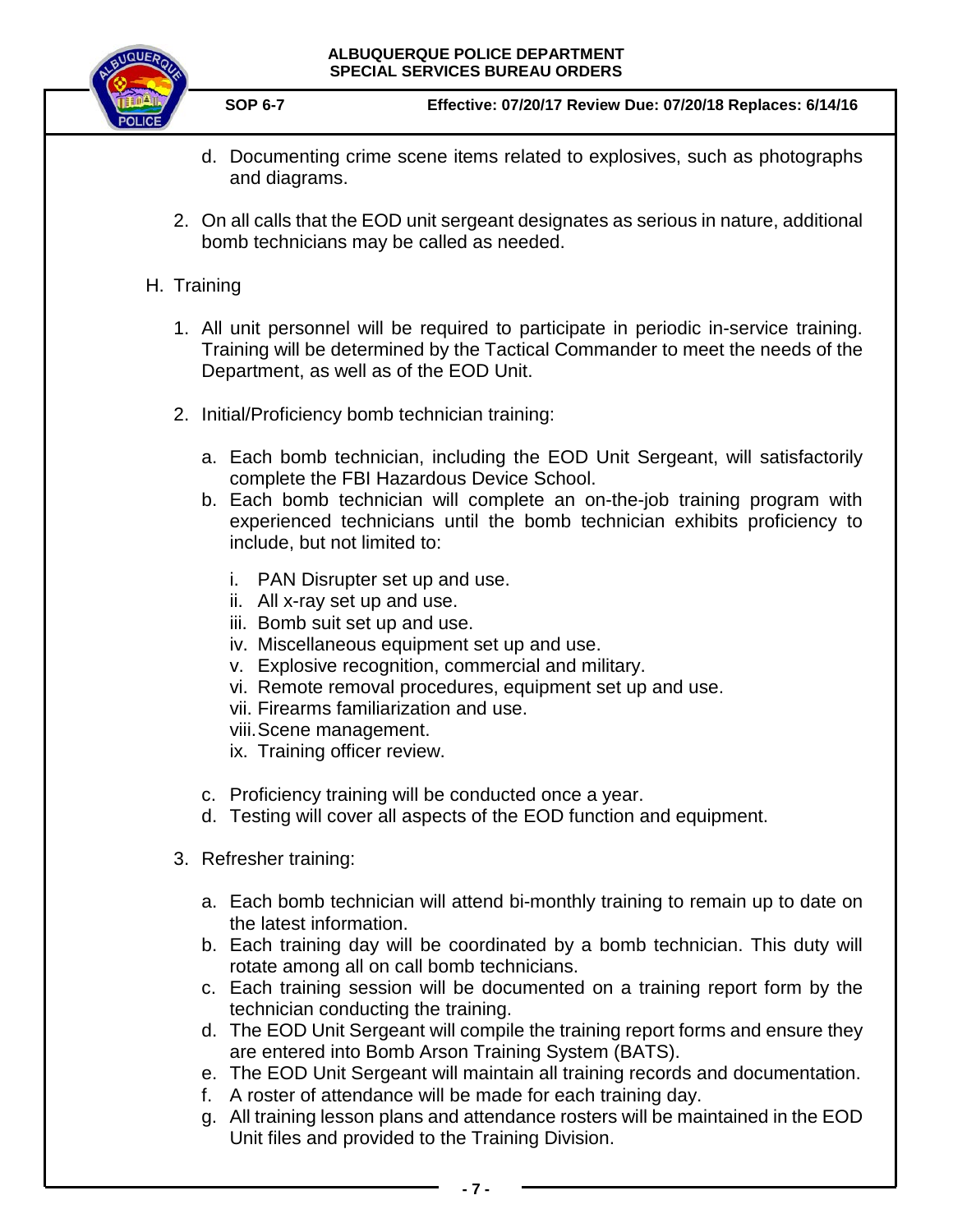

**SOP 6-7 Effective: 07/20/17 Review Due: 07/20/18 Replaces: 6/14/16**

- h. Each bomb technician will attend outside refresher training when possible. This can include all regional IABTI seminars and FBI HDS refresher courses every three years.
- i. Each bomb technician should remain current on bombing incidents through the FBI Bomb Data Center bulletins and reading current books and articles relating to the bomb disposal field.
- I. Bomb Technician Equipment
	- 1. All unit equipment will be maintained and inspected monthly by full time EOD personnel, including:
		- a. Bomb Van;
		- b. Bomb Suits;
		- c. Bomb Tools to include; X-RAY, disrupters, hand tools etc.; and
		- d. Batteries removed or replaced, charged and tested.
	- 2. The bomb van will be inspected monthly and restocked as needed. EOD staff personnel will report any maintenance or supplies needed to the EOD Unit Sergeant.
- J. Explosive Magazines used to store explosives
	- 1. The explosive magazines are as follows:
		- a. Magazine A

Non-evidentiary class 1.1 or less explosives, except detonators.

b. Magazine B

Evidentiary class 1.1 or less explosives, except detonators.

c. Magazine C

Supplies, class 1.1 or less, except detonators.

d. EOD safe (detonator magazine)

All evidentiary or non-evidentiary detonators.

- 2. Entry Logs
	- a. Only EOD Unit personnel will have access to the explosive magazines
	- b. Entry logs will be filled out each time a magazine is entered.
- 3. Evidence tagging into EOD magazines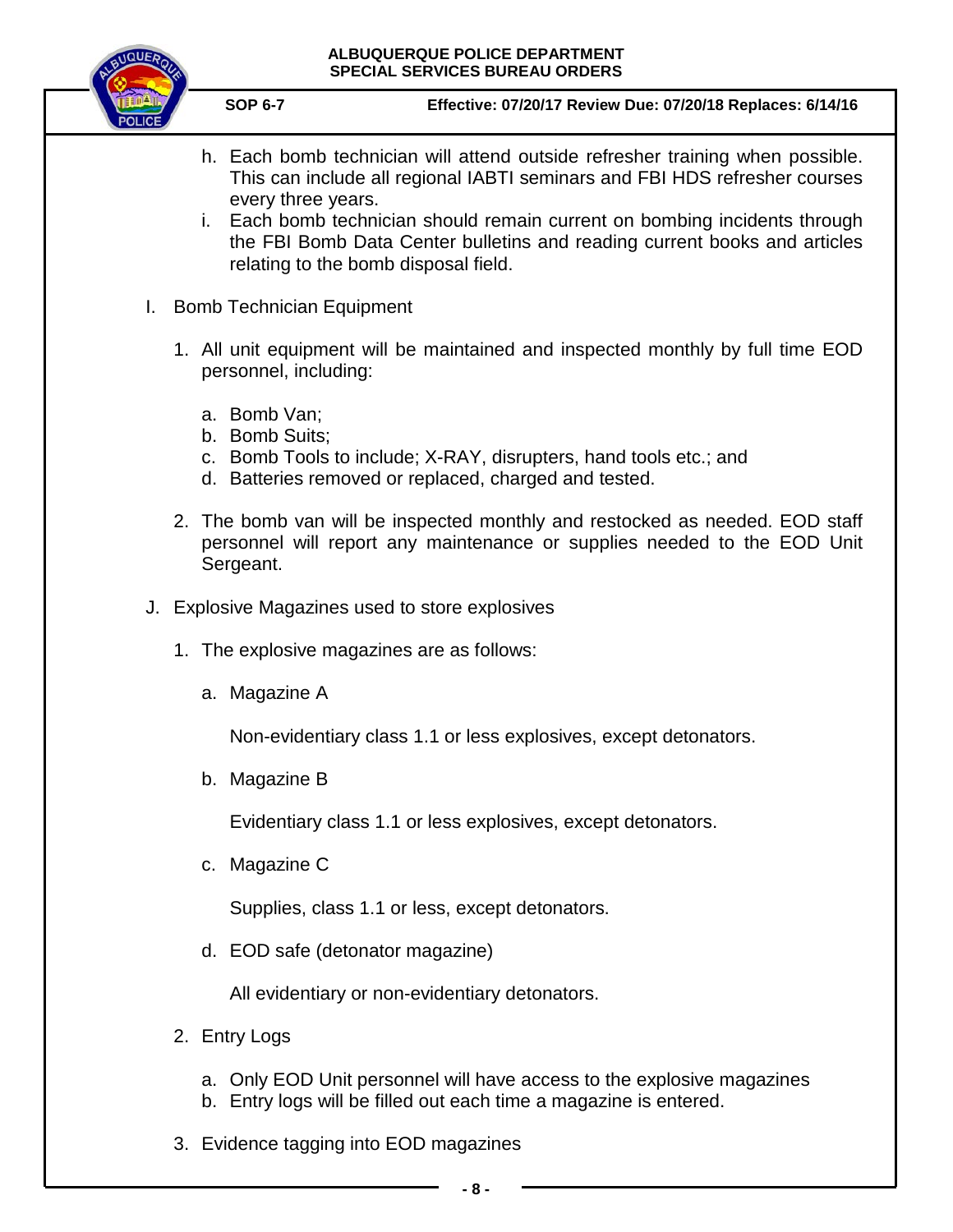

- a. EOD personnel will complete an APD evidence tag on all types of evidence to be stored in the evidence magazine.
- b. The items will be logged on the magazine entry log as evidence.
- c. The hard copy and white copy will be attached to the item(s) being tagged. The yellow copy will be retained by the technician.
- 4. Audit of EOD explosive magazines
	- a. The contents of the magazines will be audited semiannually during the second and fourth quarters.
	- b. Each magazine and contents will be checked weekly. Magazine checks will be logged in the magazine log book.
- K. Destruction of Hazardous Chemicals
	- 1. The EOD Unit will not take possession of chemicals or other toxic substances, if according to the Environmental Health Division (EHD), the destruction of such materials poses a danger to the environment.
	- 2. The EOD Unit will not take possession of or remove hazardous chemicals or toxic substances for disposal, unless it is deemed an explosive hazard.
	- 3. The Fire Department, Hazardous Materials Unit will be called to coordinate on the disposal of such material.
	- 4. The EOD Unit may support the AFD HAZMAT Unit as directed by the Section Commander.
	- 5. When a question arises about the destruction of chemicals, the EHD will be contacted for advice.
- L. Utilizing Kirtland Air Force Base EOD Unit
	- 1. The Kirtland Air Force Base (KAFB) EOD Team may be used to assist on calls relating to military ordnance.
	- 2. The EOD Unit Sergeant or primary bomb technician will make any requests for KAFB EOD Team assistance.
	- 3. When using the KAFB EOD Team, the requesting bomb technician will respond to the scene of the call to provide liaison with KAFB EOD.
	- 4. Large demolitions or contraband destructions may be coordinated with KAFB EOD.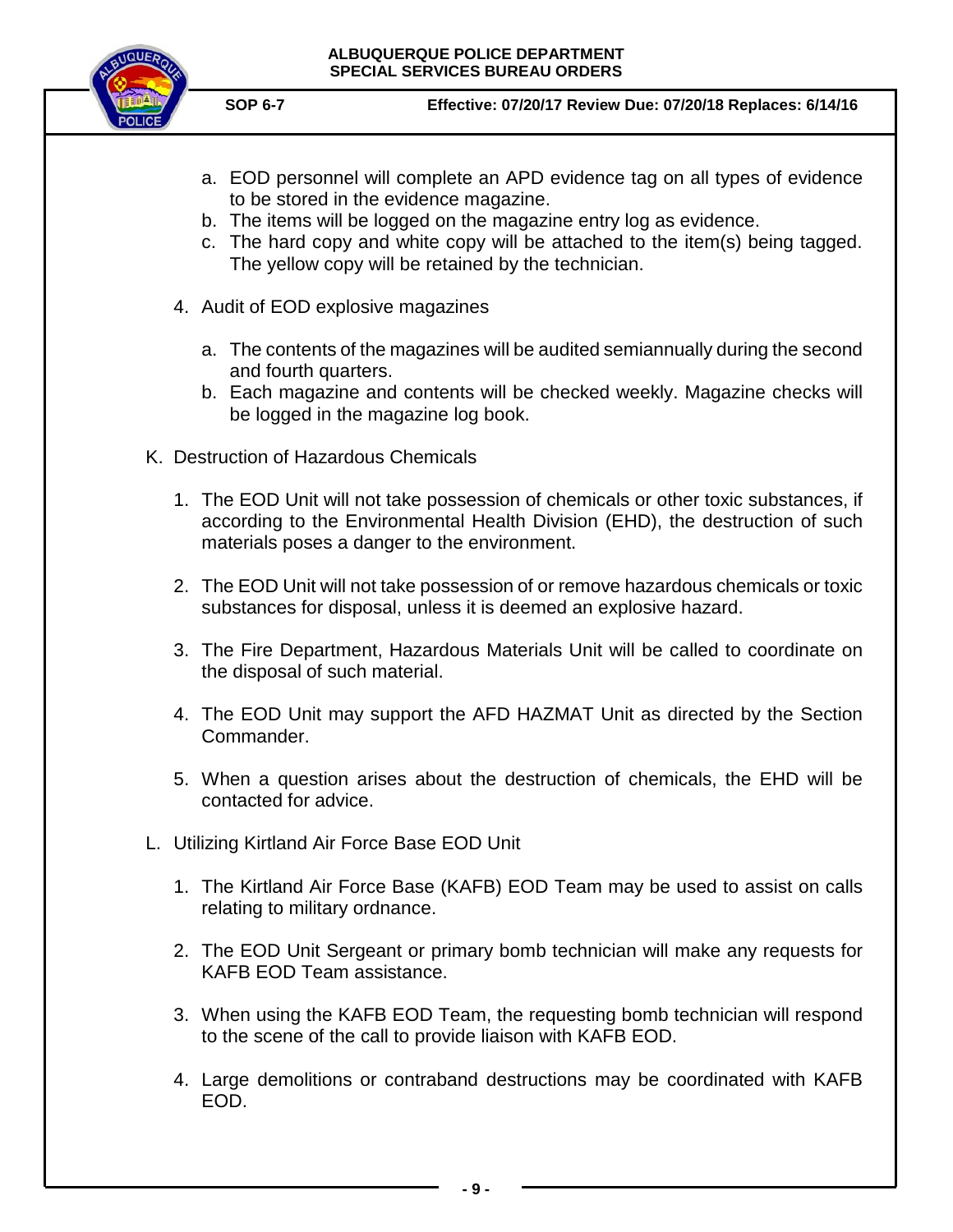

- M. EOD Range Protocol
	- 1. The following Divisions/Agencies will be contacted prior to a large blast:
		- a. APD Communications- 833-7222 and the Airport Tower 30 minutes prior to blast 856-4900, 856-4903.
	- 2. The explosive range limit will be 25 pounds or less of high explosives, unless prior arrangements have been made with the Airport tower, but not more than 300 pounds of high explosives.
	- 3. A visual check of the area will be made prior to any detonation.
	- 4. Avoid detonations during inclement weather and thermal inversions, if possible.
	- 5. Only authorized EOD personnel, or persons authorized by the EOD Unit Sergeant or the EOD Unit Safety Officer will be allowed on the EOD Range during demolitions.
	- 6. Other agencies requesting use of the EOD range will be required to follow the above SOP.
	- 7. The EOD technicians will ensure that a sufficient amount of explosives will be used on all demolitions in an effort to keep the range clean and to destroy any items as completely as possible.
- N. Range Safety
	- 1. All items to be destroyed will be delivered to the blast site by those persons requesting the demolition.
	- 2. All demolitions will require a minimum of two bomb technicians.
	- 3. The blasting officer will be responsible for the number, design, and timing of each blast.
	- 4. The safety officer will oversee the operation making sure that all observers and techs are in safe areas during the demolition procedure. The safety officer will have the authority to stop all action if a safety problem is observed.
	- 5. If APD evidence is being destroyed, inspections Unit personnel will be present at the disposal site.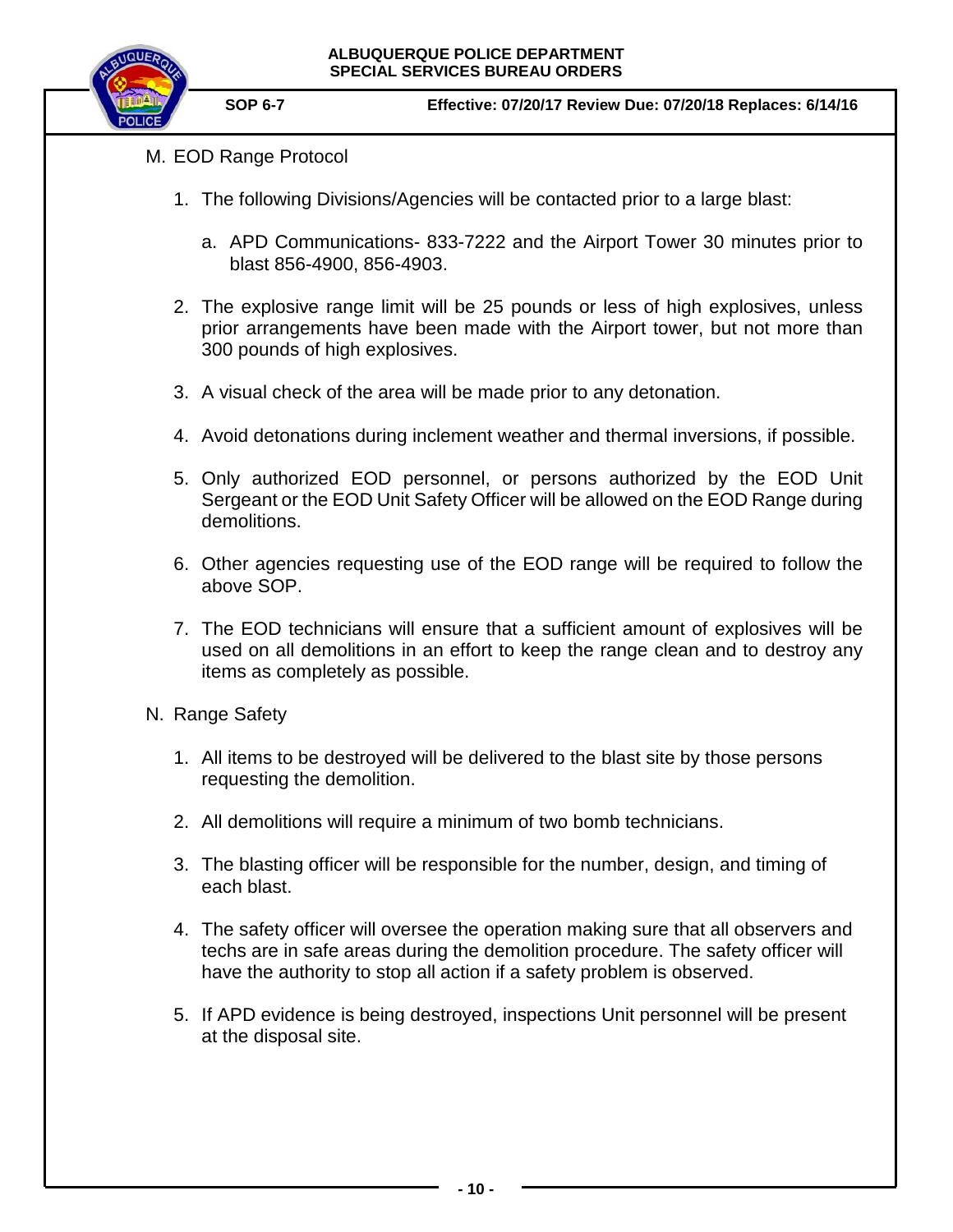

- O. Explosive Detector Canine (EDC)
	- 1. Explosive Detector Canines will be trained on as many different explosive odors as possible.
	- 2. The minimum explosive odor requirements are:
		- a. RDX
		- b. PETN
		- c. Smokeless powder
		- d. Black powder
		- e. TNT
		- f. Dynamite
		- g. Ammonium nitrate
	- 3. Explosive Detection Canine Handlers will certify with their canine once a year through the National Narcotics Detection Dog Association.
	- 4. Canine handlers will train with their EDC a minimum of four hours per week.
	- 5. The final determination on using the EDC will be at the discretion of the EDC Handler, and must be based on EDC training guidelines.
	- 6. EDC Handlers will abide by the K-9 SOP 4-12 as it applies to maintenance and handler compensation.
- P. Use of EOD on SWAT Activations

A Tactical Supervisor may authorize the deployment of the EOD Unit to a SWAT Activation for the purposes of:

- 1. Use of the EOD Robot(s);
- 2. Render Safe IED/Booby Traps/Failed NFDD; or
- 3. Explosive Entries.
- Q. Annual Retention Review
	- 1. All EOD team members will be subject to an annual review to ensure they are meeting the delineated criteria for their position.
	- 2. The annual review shall comprise of:
		- a. Review of the team member's Employee Work Plan by the chain of command